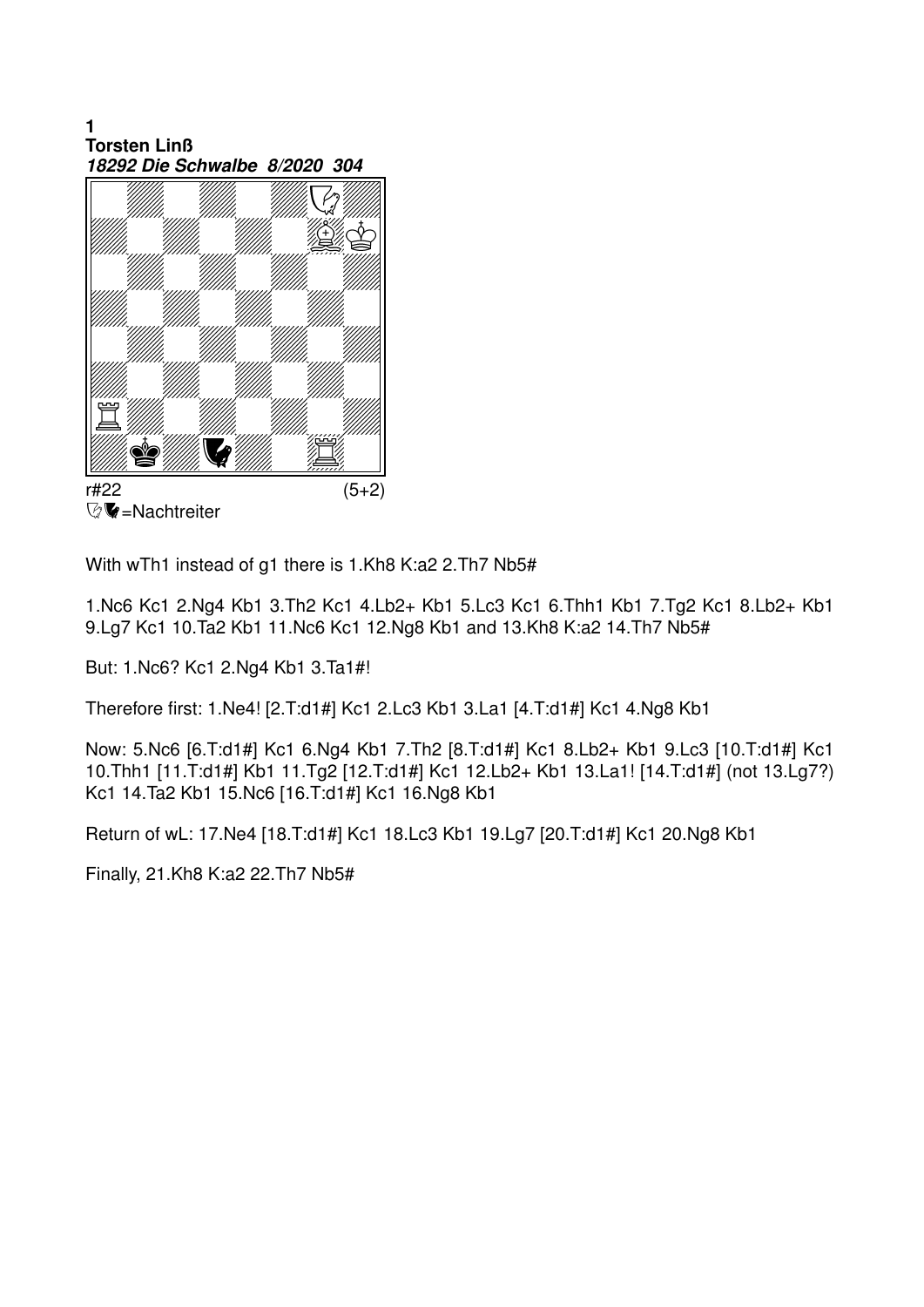$\overline{2}$ **Torsten Linß** 1611 Julia's Fairies 18.5.2021 2. Preis dedicated to Vlaicu Criśan



reci-hs#9

 $(5+2)$ 

1. Th5 (critical move, clearance and Klasinc opening type 1 and 2) Lf5 (interference after critical move and Klasinc-opening type 1) 2.Lb7 Ka5 3.Lf3 (critical move) Ka6 4.Tg5 ¿e4 (switchback, interference after critical move, Klasinc-closure) 5.Ta5+ Kb7 6.Kb5 Kc8! (Tempo) 7.Ka6 La8 (Bristol) 8.Lb7+ (switchback) Kb8 9.Rh8# & 9.Rb5 (Klasinc-closing) L:b7#

Judge Ofer Comay: "a very interesting and rich line combination. It includes white Turton, bicolor Turton, two white switchbacks, a black switchback and a tempo move. The two Turton maneuvers are followed by a switchback which emphasize the purity of the first Turton move. All those in a very light position."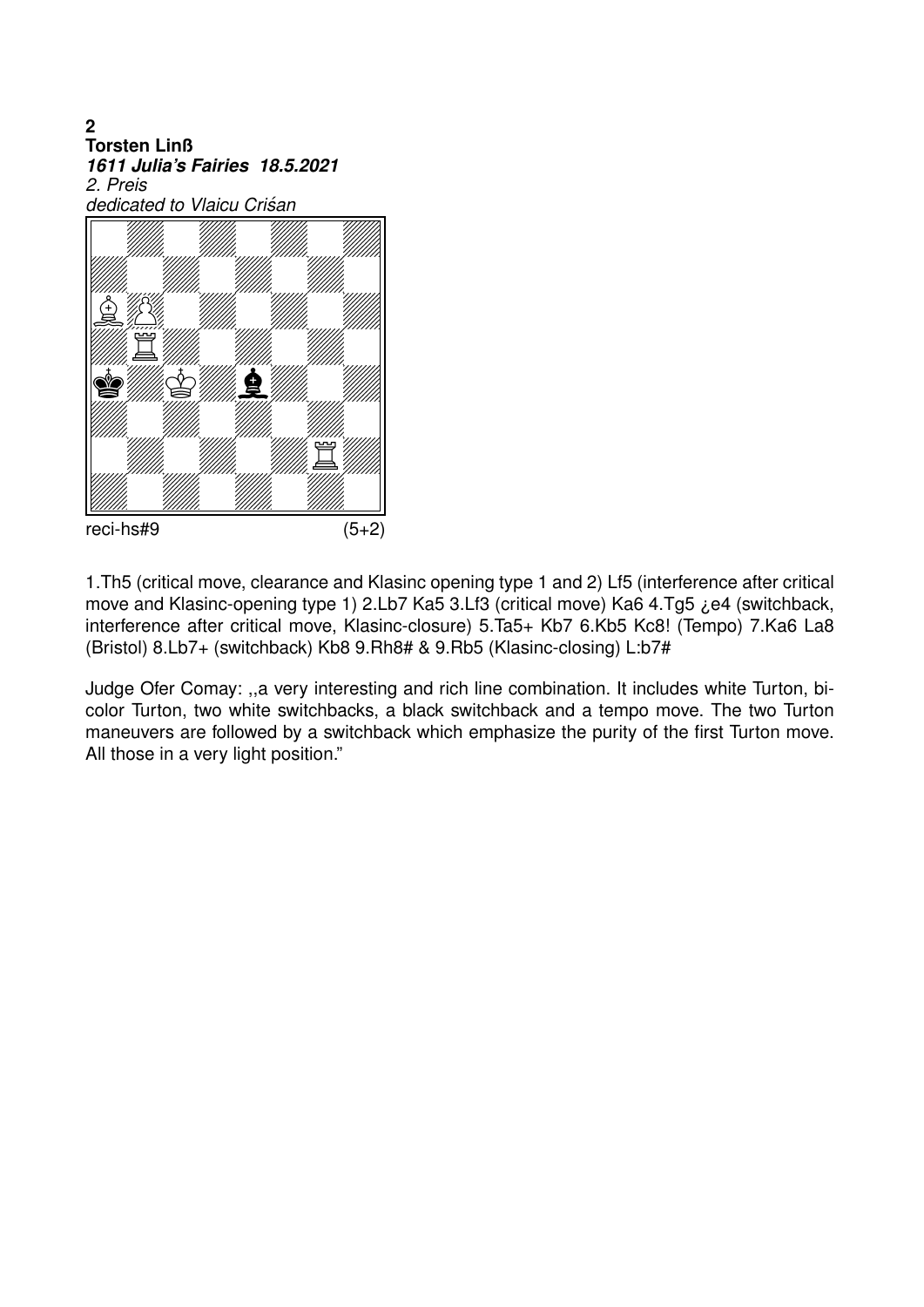3 **Torsten Linß** 1571 Julia's fairies 26.12.2020



 $hs#10$ 

 $(5+2)$ 

1.Ta3 (critical move) Lb3 (critical move + interference) 2.Lc4 (critical move + interference + clearance) Kc3 3.Kd5 Kd2 4.Ke4 Ke1 5.Kd3+ (interference) Kf1 6. Te1+ Kg2 7. Ke2 Kh2 8. Kf1 Kh1 9.Le2 (switchback) Le6 (switchback) 10.Th3+ (switchback) L:h3#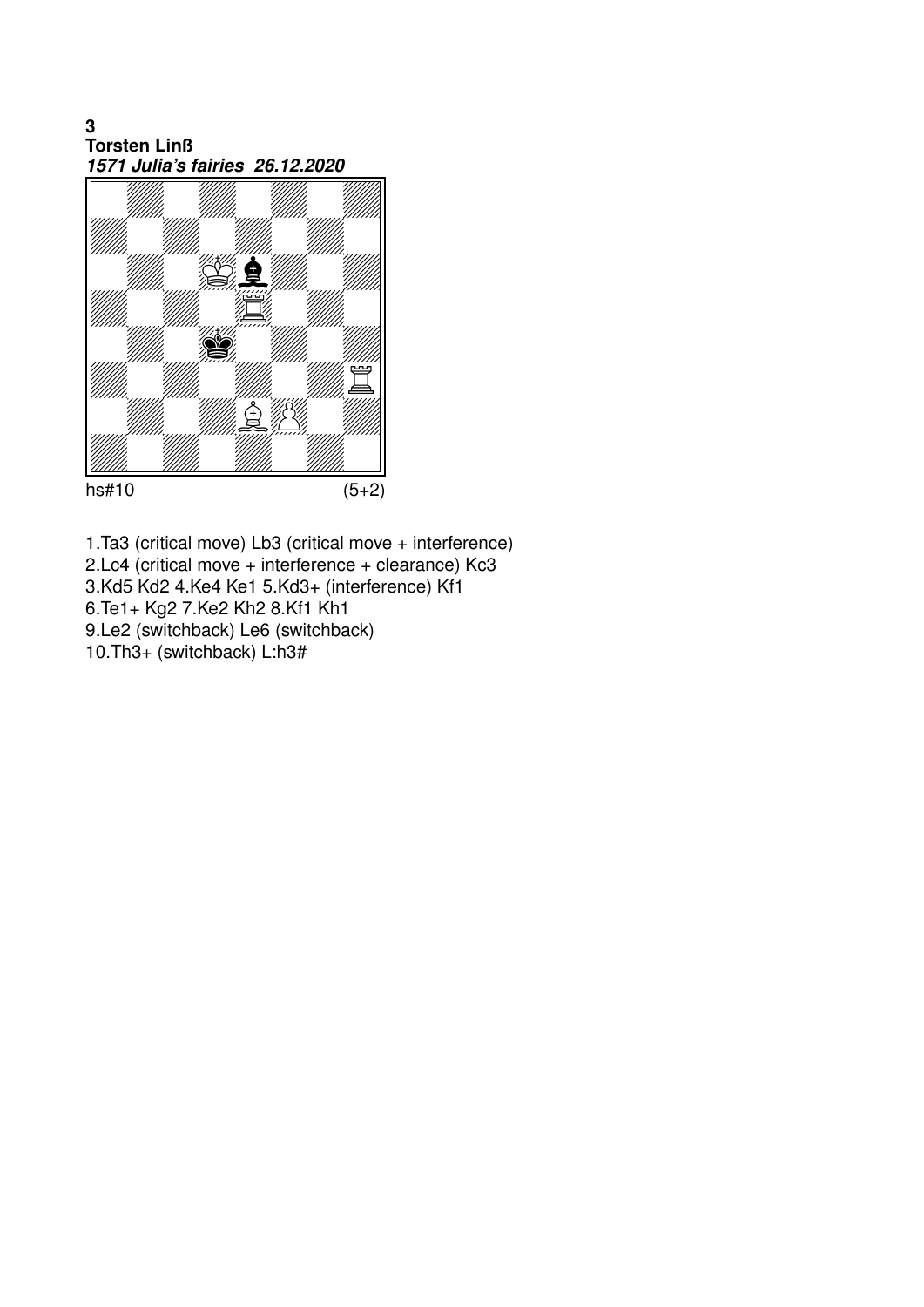$\overline{\mathbf{4}}$ **Torsten Linß** 18486 Die Schwalbe 2/2021 307 Franz Pachl zum 70. Geburtstag



 $hs#8$ **V** = Nachtreiter  $(4+2)$ 

- 1.Nf8 (critical move) Nb5 (critical move)
- 2.Td4 (interference) Kc2

 $3.Tg4+Kd3$ 

4.Tg8 (critical move) Ke4

5.Dd6 (interference, critical) Kf5

6.Ng6 (double interference) Kg5

7.Kh8 Kh6 8.Nf4+ N:d6#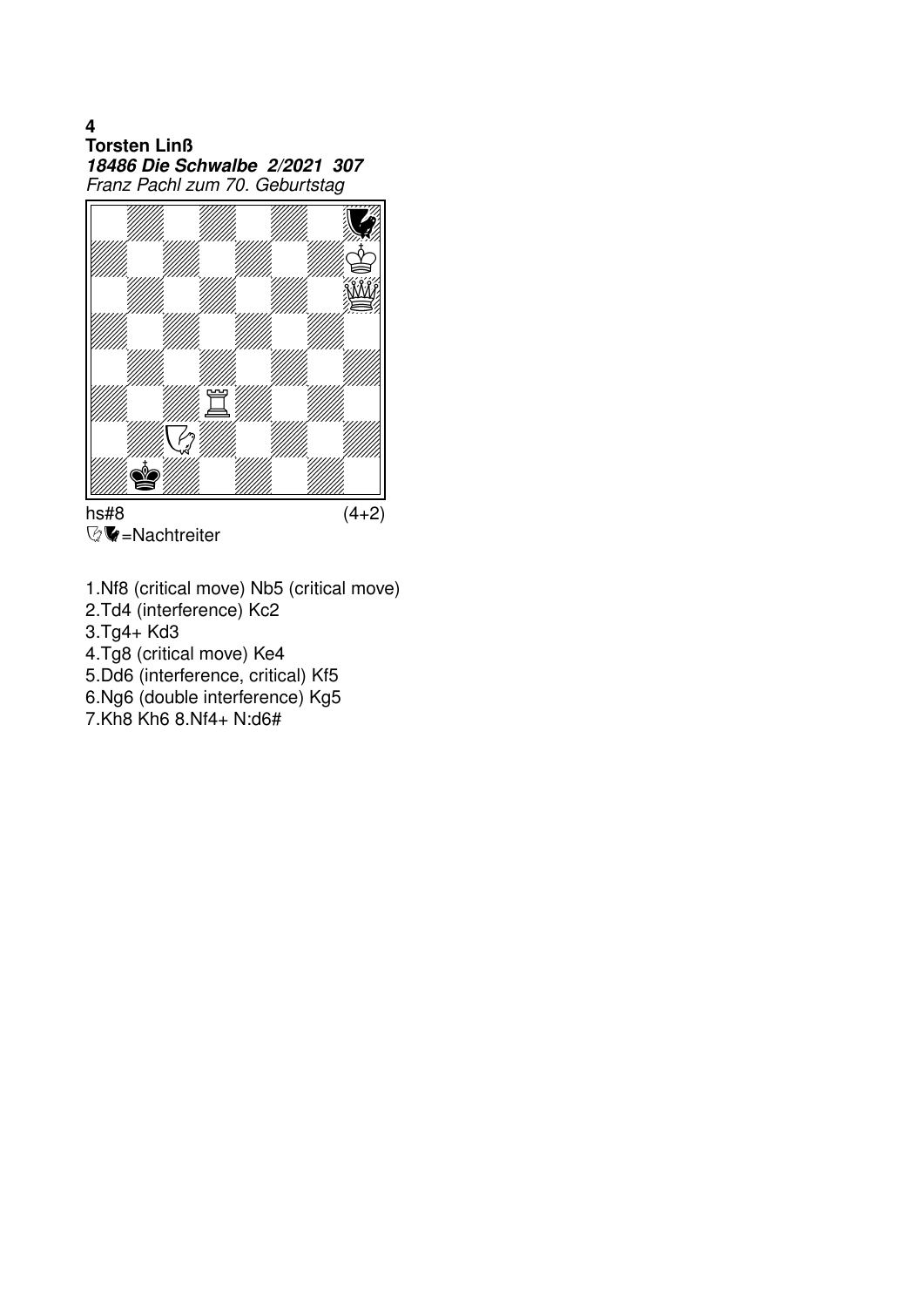5 **Torsten Linß** 1546 Julia's Fairies 30.9.2020 dedicated to Arno Tüngler



 $hs#9$ 

 $(4+2)$ 

1.Lh2 Lg2! 2.Dd2 Kb7 3.Kc2 Kc6 4.Kd3 Kd5 5.Ke2+ Ke4 6.Kf2 Lf3! 7.Kg3 Lh1! 8.Kh3 Kf3 9.De1 Lg2#

Kjell Widlert: "This is just wonderful. 1... Bg2! 2.Qd2! are incredible moves, why do these pieces have to go to these particular squares?? The reasons appear much later."

Linear round trip of the black bishop, critical move by white Queen, Meerane theme